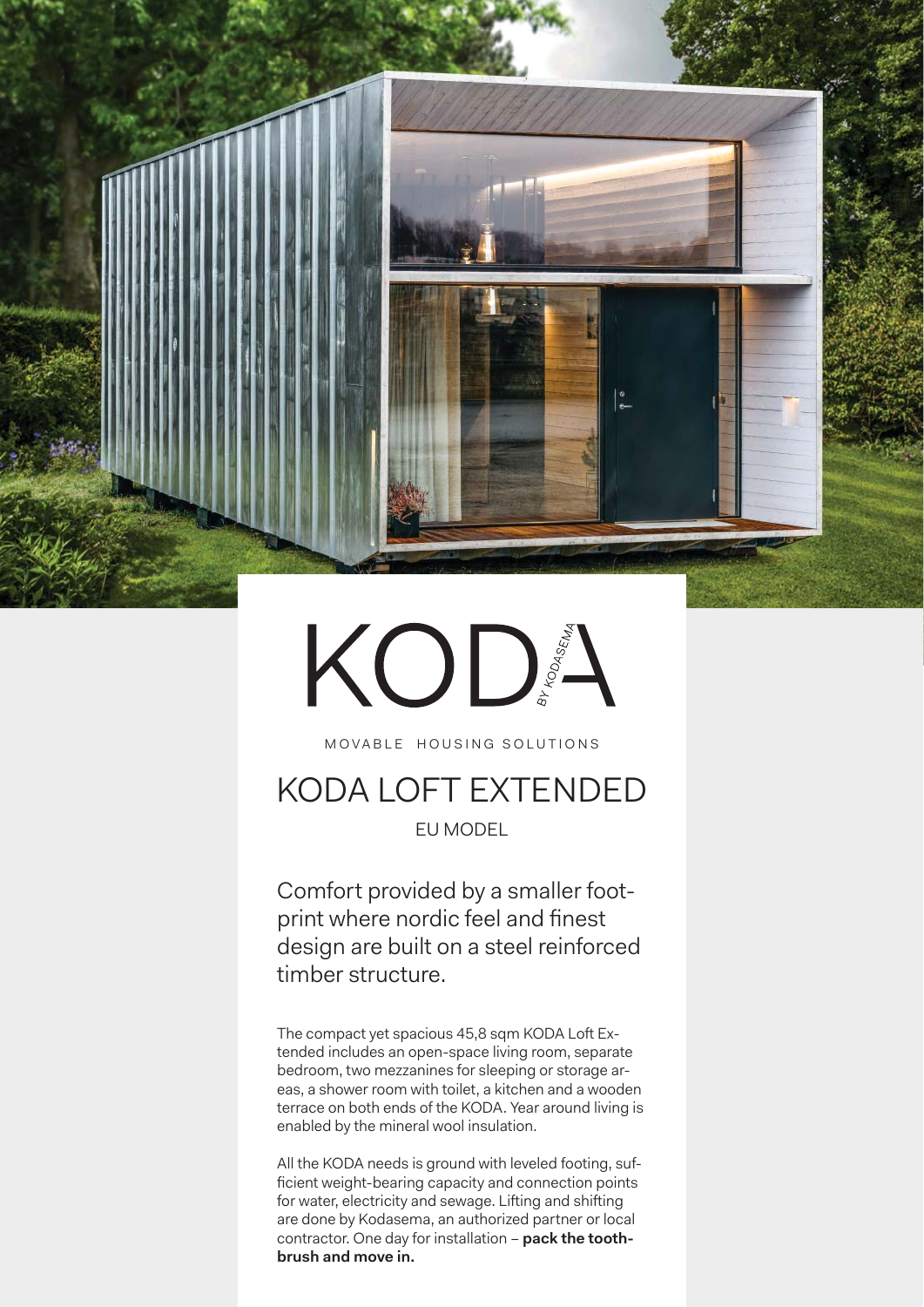

**ARCHITECTS**: Ülar Mark, Maria Alnek, Liina-Liis Pihu **INTERIOR ARCHITECT**: Angela Orgusaar

![](_page_1_Picture_2.jpeg)

## KODA LOFT EXTENDED IN NUMBERS

Gross buildable area 47.5sqm // 50.8sqm with back terrace Usable floor area 45.8sqm Weight 13 tonnes

L12 127, W3930, H 4000 mm / L39.8, W 12.9, H13.1 ft L13 042 mm / L42.7 ft with back terrace

U Values Uwall=0,27 W (m<sup>2</sup>K) Uceiling=0,173 ~ 0,17 W (m<sup>2</sup>K) Ufloor=  $0,169$ ~  $0,17$  W (m<sup>2</sup>K)

#### **STRUCTURE**

KODA walls, ceiling, floor and terrace Interior finish: plywood walls and ceiling, laminate floor Glass facade, 3 layered Front door Sunshade Technical room

#### **MEP (Mechanical, Electrical, Plumbing)**

Electrical cables integrated in panels Electrical connection 20A 3Ph Electric floor heating LED lighting, readiness for pendant lights Sewage connection Water and plumbing connections Ventilation system Water boiler

#### **FURNISHINGS**

Sleeping area (mezzanine) in front room and back Kitchen cabinets Built-in fridge Induction hob Curtain groove in sunshade Bathroom with sanitary equipment Mirror in bathroom

#### **EXTRAS**

Natural engineered wood floor Kitchen hood Oven Dishwasher Nano-laminate work-top Premium mixers in bathroom and kitchen Back terrace with door Timber boards on walls and ceiling

#### **EXTERIOR EQUIPMENT**

Mailbox (open) Bicycle holder

#### **EXTERIOR FINISH**

Default - timber cladding, in various tones Extra - Steel cladding, in various tones Extra - Composite panels in various tones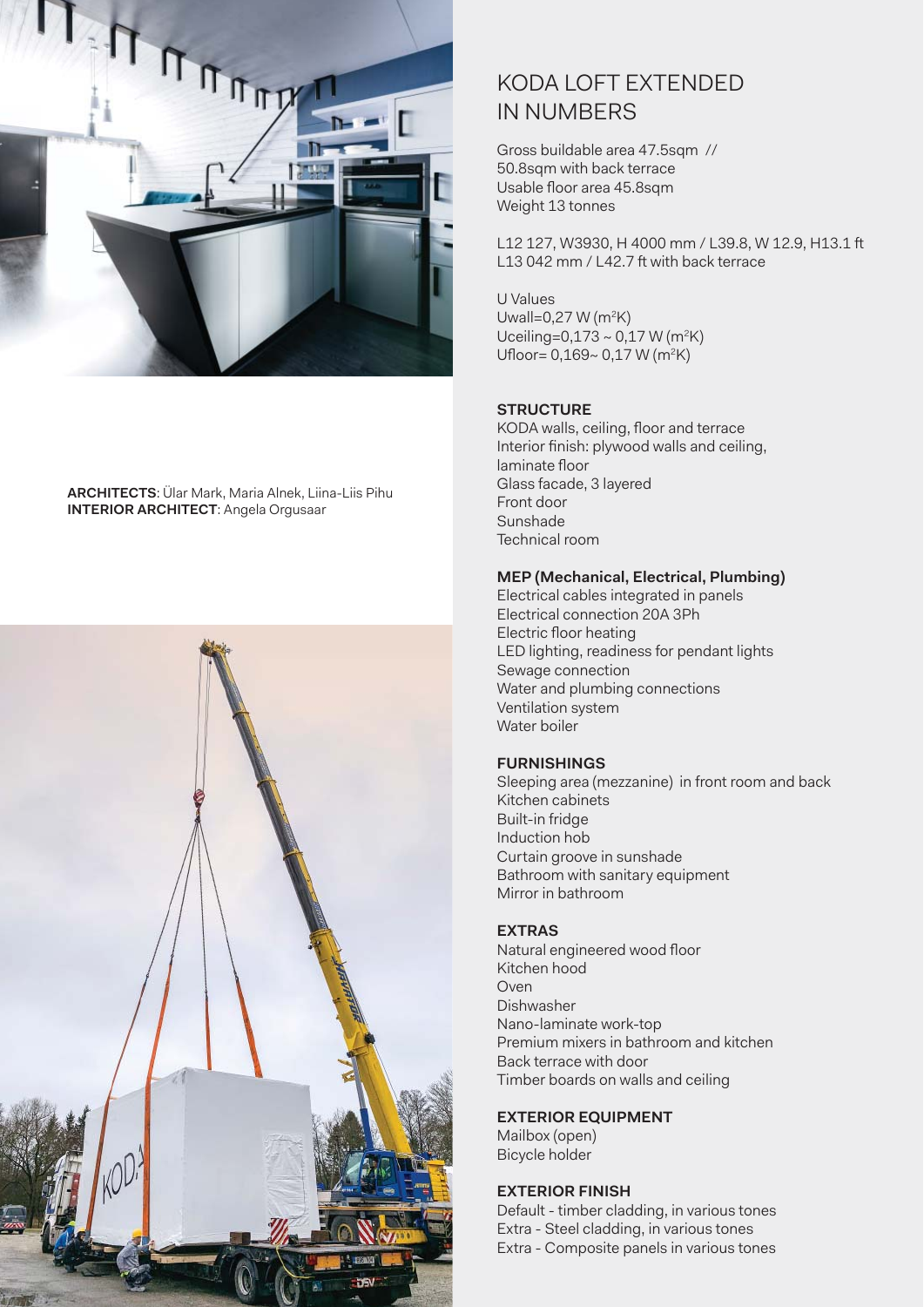# TELL US WHAT YOU NEED:

sales@kodasema.com

# A freestanding KODA

for private use: top quality architecture | movable | sustainable | stackable | zen | offsite prefab |

## A movable KODA Park

for real-estate development: hotel | office | café | studio | classroom | retail | co-working

# KODA for society or

public services:  $\frac{1}{2}$  infill | built-to-rent | dynamic cities and planning | quick, easy & flexible

Find the most recent info on all KODA models and KODA Park solutions on our website and sign up for our newsletter for monthly updates!

### kodasema.com

![](_page_2_Picture_10.jpeg)

![](_page_2_Picture_11.jpeg)

![](_page_2_Picture_12.jpeg)

![](_page_2_Picture_13.jpeg)